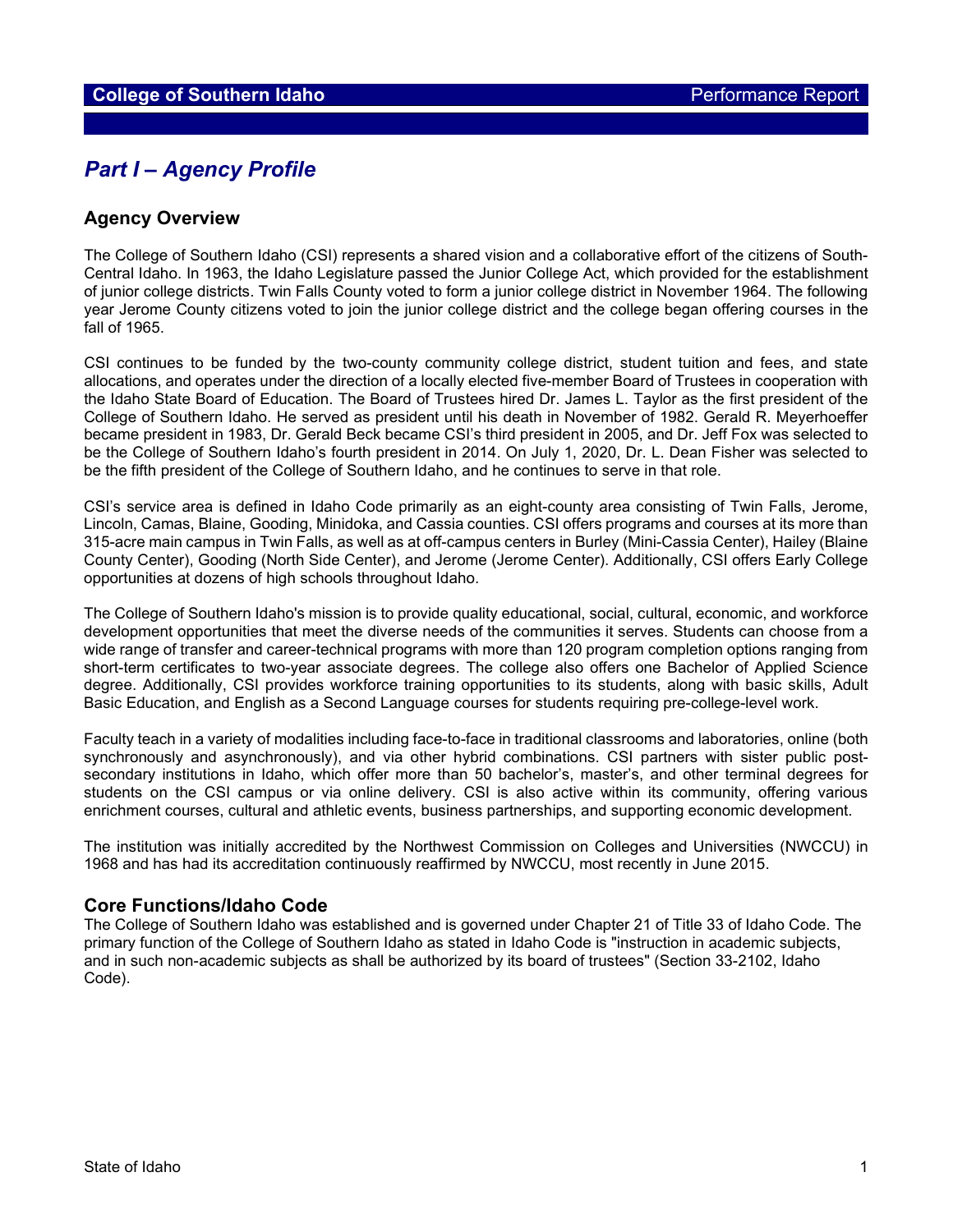## **Revenue and Expenditures**

| <b>Revenue</b>                | <b>FY 2018</b> | <b>FY 2019</b> | <b>FY 2020</b> | <b>FY 2021</b> |
|-------------------------------|----------------|----------------|----------------|----------------|
| Academic Appropriation        | \$14,105,800   | \$14,264,000   | \$14,117,900   | \$13,797,500   |
| One Time Appropriation        | \$0            | \$0            | \$890,800      | \$0            |
| Liquor Fund                   | \$200,000      | \$200,000      | \$200,000      | \$200,000      |
| <b>Inventory Phaseout</b>     | \$668,817      | \$678,000      | \$709,500      | \$752,500      |
| <b>Property Taxes</b>         | \$6,641,069    | \$6,837,000    | \$7,355,800    | \$8,794,600    |
| <b>Tuition &amp; Fees</b>     | \$11,666,829   | \$11,604,467   | \$12,997,900   | \$13,309,100   |
| <b>County Tuition</b>         | \$1,711,750    | \$1,889,931    | \$1,881,500    | \$1,811,600    |
| Other                         | \$1,520,735    | \$1,846,602    | \$1,750,100    | \$1,698,700    |
| <b>Total</b>                  | \$36,515,000   | \$37,320,000   | \$39,903,500   | \$40,364,000   |
| <b>Expenditures</b>           | <b>FY 2018</b> | <b>FY 2019</b> | <b>FY 2020</b> | <b>FY 2021</b> |
| <b>Personnel Costs</b>        | \$24,482,000   | \$25,421,000   | \$25,664,000   | \$25,768,000   |
| <b>Operating Expenditures</b> | \$9,120,000    | \$9,847,000    | \$11,402,800   | \$10,640,000   |
| Capital Outlay                | \$2,913,000    | \$2,052,000    | \$2,856,700    | \$3,956,000    |
| <b>Total</b>                  | \$36,515,000   | \$37,320,000   | \$39,903,500   | \$40,364,000   |

## **Profile of Cases Managed and/or Key Services Provided**

| <b>Cases Managed and/or</b>                                                                                                                                                       |                                                    |                                                    |                                                    |                                                    |
|-----------------------------------------------------------------------------------------------------------------------------------------------------------------------------------|----------------------------------------------------|----------------------------------------------------|----------------------------------------------------|----------------------------------------------------|
| <b>Key Services Provided</b>                                                                                                                                                      | <b>FY 2018</b>                                     | FY 2018                                            | <b>FY 2020</b>                                     | FY 2021                                            |
| <b>Annual Enrollment (Undup. Headcount)</b><br><b>Career Technical</b><br>Academic<br>(Source: State Board of Education (SBOE) Post-<br>Secondary (PSR) Annual Enrollment Report) | 12,675<br>901<br>11.774<br>$(2017 - 2018)$         | 12,620<br>958<br>11,662<br>$(2018 - 2019)$         | 13,130<br>1.025<br>12,105<br>$(2019 - 2020)$       | 12,944<br>1.060<br>11,884<br>$(2020 - 2021)$       |
| <b>Annual Enrollment (Full Time Equivalent)</b><br><b>Career Technical</b><br>Transfer<br>(Source: SBOE PSR Annual Enrollment Report)                                             | 3,970.7<br>703.03<br>3267.67<br>$(2017 - 2018)$    | 4,001.2<br>671.90<br>3329.00<br>$(2018 - 2019)$    | 4,133.4<br>725.56<br>3407.86<br>$(2019 - 2020)$    | 4105.0<br>775.4<br>3329.6<br>$(2020 - 2021)$       |
| <b>Dual Credit Enrollment</b><br><b>Unduplicated Headcount</b><br><b>Total Credit Hours</b><br>(Source: SBOE Dual Credit Enrollment Report)                                       | 6.360<br>32.814<br>$(2017 - 2018)$                 | 6.613<br>36.904<br>$(2018 - 2019)$                 | 7.648<br>42.805<br>$(2019 - 2020)$                 | 7,472<br>42.793<br>$(2020 - 2021)$                 |
| <b>Remediation Rate</b><br>First-Time, First-Year Students<br>Attending Idaho High School within<br>Last 12 Months (broken out my math<br>and English)                            | Math<br>52.5%<br>(345/657)<br>English              | Math<br>53.8%<br>(344/639)<br>English              | Math<br>44.6%<br>(342/766)<br>English              | Math<br>32.9%<br>(223/678)<br>English              |
| (Source: CSI)<br>(Required for Idaho State Board Strategic Plan)                                                                                                                  | 16.9%<br>(111/657)<br>$(2017 - 2018)$              | 14.1%<br>(90/639)<br>$(2018 - 2019)$               | 9.9%<br>(76/766)<br>$(2019 - 2020)$                | $9.0\%$<br>(61/678)<br>$(2020 - 2021)$             |
| <b>Timely Degree Completion-Completions</b><br>Total number of certificates/degrees<br>produced, broken out by certificates                                                       | 954<br>completions                                 | 985<br>completions                                 | 1.076<br>completions                               | 1.094<br>completions                               |
| of one academic year or more;<br>associate degrees<br>(Source: IPEDS <sup>1</sup> Completions Report)<br>(Statewide Performance Measure)                                          | 154 certificates<br>800 degrees<br>$(2017 - 2018)$ | 146 certificates<br>839 degrees<br>$(2018 - 2019)$ | 129 certificates<br>947 degrees<br>$(2019 - 2020)$ | 147 certificates<br>947 degrees<br>$(2020 - 2021)$ |
| <b>Timely Degree Completion-Completers</b><br>Total number of unduplicated<br>graduates, broken out by certificates                                                               | 888<br>graduates <sup>2</sup>                      | 905<br>graduates <sup>2</sup>                      | 990<br>graduates <sup>2</sup>                      | 1,023<br>graduates <sup>2</sup>                    |
| of one academic year or more and<br>associate degrees<br>(Source: IPEDS Completions Report)<br>(Statewide Performance Measure)                                                    | 152 certificates<br>736 degrees<br>$(2017 - 2018)$ | 146 certificates<br>795 degrees<br>$(2018 - 2019)$ | 129 certificates<br>861 degrees<br>$(2019 - 2020)$ | 147 certificates<br>876 degrees<br>$(2020 - 2021)$ |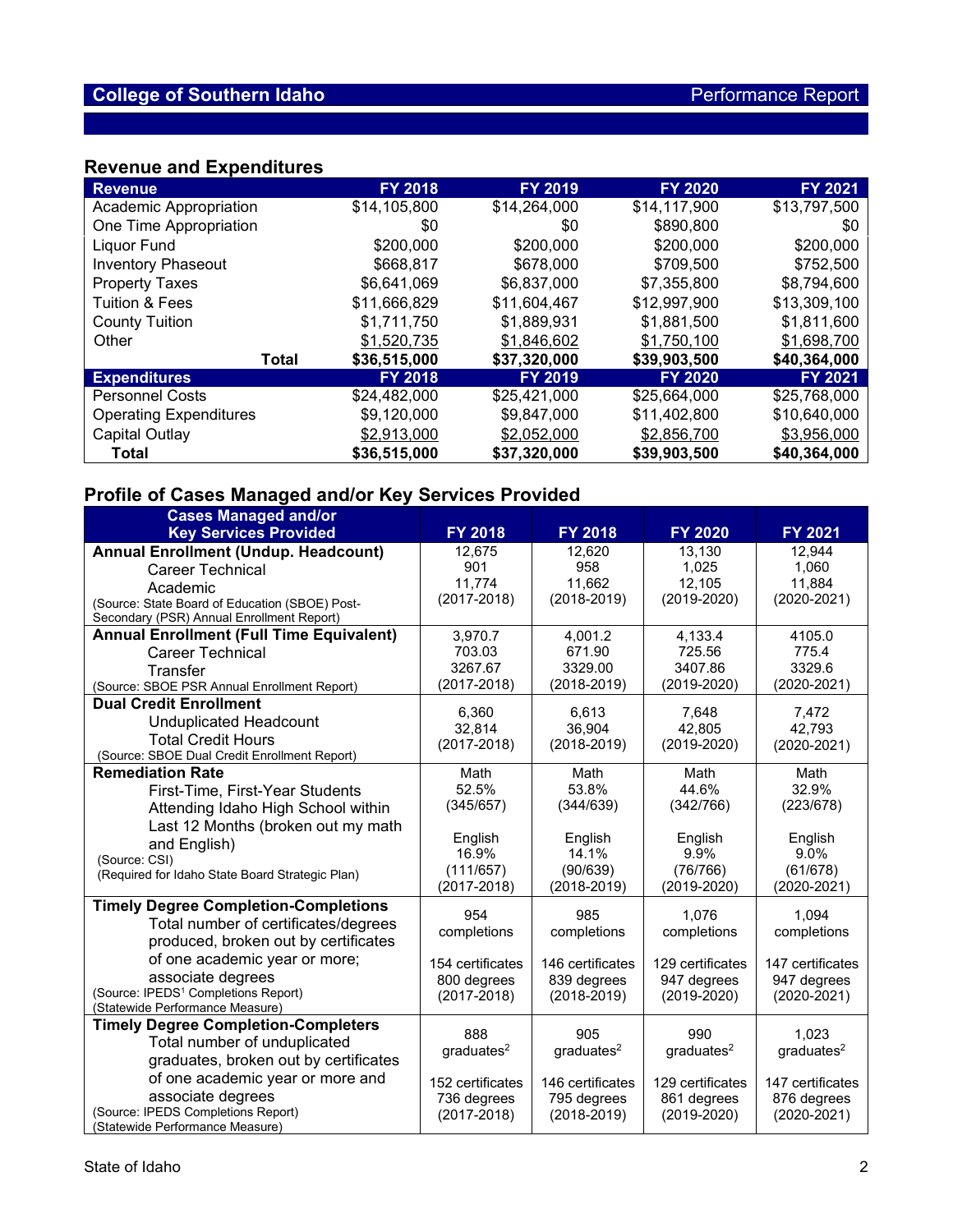| <b>Workforce Training Completions</b><br><b>Total Duplicated Completions</b><br>(Source: State Workforce Training Report)                         | 7.531<br>$(2017 - 2018)$         | 9.841<br>$(2018 - 2019)$         | 4.7143<br>$(2019 - 2020)$        | 7.367<br>$(2020 - 2021)$         |
|---------------------------------------------------------------------------------------------------------------------------------------------------|----------------------------------|----------------------------------|----------------------------------|----------------------------------|
| <b>Positive Placement of Career Technical</b><br><b>Education Completers</b><br>Percentage Placed<br>(Source: CTE Postsecondary Follow-Up Report) | 96%<br>(2016-2017)<br>graduates) | 98%<br>(2017-2018)<br>graduates) | 98%<br>(2018-2019)<br>graduates) | 99%<br>(2019-2020)<br>graduates) |

# *Part II – Performance Measures*

|    | <b>Performance Measure</b>                                                                                                                                                                                                                            |        | <b>FY 2018</b>                            | <b>FY 2019</b>                       | <b>FY 2020</b>                                                               | FY 2021                              | FY 2022 |  |
|----|-------------------------------------------------------------------------------------------------------------------------------------------------------------------------------------------------------------------------------------------------------|--------|-------------------------------------------|--------------------------------------|------------------------------------------------------------------------------|--------------------------------------|---------|--|
|    | <b>Core Theme/Goal 2: Student Success</b>                                                                                                                                                                                                             |        |                                           |                                      |                                                                              |                                      |         |  |
|    | Objective C: Support student progress toward achievement of educational goals                                                                                                                                                                         |        |                                           |                                      |                                                                              |                                      |         |  |
| 1. | <b>Timely Degree</b><br><b>Completion-Credits</b><br>completed per                                                                                                                                                                                    | actual | $(2017 - 18)$<br>12%<br>(473/4,094)       | $(2018-19)$<br>12%<br>(456/3, 947)   | $(2019 - 20)$<br>11%<br>(478/4, 321)                                         | $(2020 - 21)$<br>11%<br>(467/4, 416) |         |  |
|    | academic year<br>Percentage of<br>undergraduate, degree-<br>seeking students completing<br>30 or more credits per<br>academic year<br>(Source: CSI) (Goal 2<br>Objective C; Measure VII)<br>(Statewide Performance<br>Measure)                        | target | NA (New<br>measure)                       | NA (New<br>measure)                  | 11%                                                                          | 12%                                  | 15%     |  |
|    |                                                                                                                                                                                                                                                       |        | <b>Core Theme/Goal 2: Student Success</b> |                                      |                                                                              |                                      |         |  |
|    | Objective C: Support student progress toward achievement of educational goals                                                                                                                                                                         |        |                                           |                                      |                                                                              |                                      |         |  |
| 2. | <b>Timely Degree</b><br>Completion-150%<br>Percentage of first-time, full-                                                                                                                                                                            | actual | 27%<br>(162/606)                          | 31%<br>(193/629)                     | Fall 2015 Cohort   Fall 2016 Cohort   Fall 2017 Cohort  <br>35%<br>(213/605) | Fall 2018 Cohort<br>36%<br>(210/591) |         |  |
|    | time degree/certificate<br>seeking students who<br>graduate within 150% of time<br>(Source: IPEDS)<br>(Goal 2; Objective C;<br>Measure IX)<br>(Statewide Performance<br>Measure)                                                                      | target | 23%                                       | 28%                                  | 28%                                                                          | 30%                                  | 35%     |  |
|    | <b>Core Theme/Goal 2: Student Success</b>                                                                                                                                                                                                             |        |                                           |                                      |                                                                              |                                      |         |  |
|    | Objective C: Support student progress toward achievement of educational goals                                                                                                                                                                         |        |                                           |                                      |                                                                              |                                      |         |  |
| 3. | <b>Guided Pathways-</b><br>100%<br>Percentage of first-time, full-<br>time degree/certificate<br>seeking students who<br>graduate within 100% of time<br>(Source: IPEDS)<br>(Goal 2; Objective C;<br>Measure X)<br>(Statewide Performance<br>Measure) | actual | Fall 2016 Cohort<br>15%<br>(97/629)       | Fall 2017 Cohort<br>20%<br>(123/605) | Fall 2018 Cohort<br>21%<br>(128/591)                                         | Fall 2019 Cohort<br>31%<br>(208/677) |         |  |
|    |                                                                                                                                                                                                                                                       | target | NA (New<br>measure)                       | NA (New<br>measure)                  | 16%                                                                          | 19%                                  | 22%     |  |
|    | <b>Core Theme/Goal 2: Student Success</b>                                                                                                                                                                                                             |        |                                           |                                      |                                                                              |                                      |         |  |
|    | Objective C: Support student progress toward achievement of educational goals                                                                                                                                                                         |        |                                           |                                      |                                                                              |                                      |         |  |
| 4. | <b>Remediation Reform-</b><br>Math                                                                                                                                                                                                                    | actual | $(2017 - 18)$<br>48%<br>(386/805)         | $(2018-19)$<br>48%<br>(435/914)      | $(2019-20)$<br>43%<br>(339/785)                                              | $(2020 - 21)$<br>48%<br>(484/1, 012) |         |  |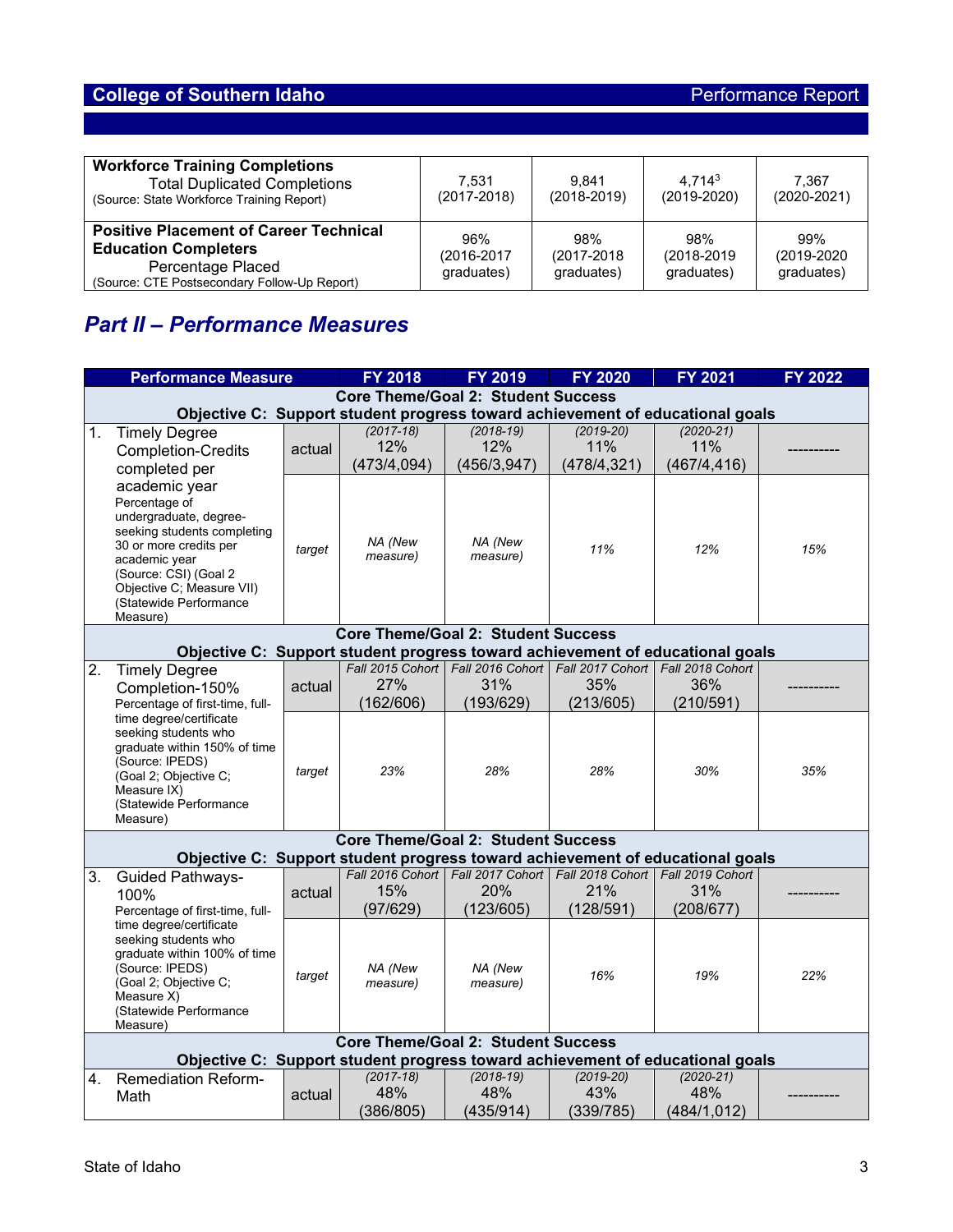# **College of Southern Idaho Performance Report**

|                                                                                                                            | <b>Performance Measure</b>                                                                                                                                                                                                                                                                                             |        | <b>FY 2018</b>                                                          | <b>FY 2019</b>                                                          | <b>FY 2020</b>                                                          | <b>FY 2021</b>                                                         | <b>FY 2022</b>        |  |
|----------------------------------------------------------------------------------------------------------------------------|------------------------------------------------------------------------------------------------------------------------------------------------------------------------------------------------------------------------------------------------------------------------------------------------------------------------|--------|-------------------------------------------------------------------------|-------------------------------------------------------------------------|-------------------------------------------------------------------------|------------------------------------------------------------------------|-----------------------|--|
|                                                                                                                            | Percent of undergraduate,<br>degree-seeking students who<br>took a remedial course and<br>completed a subsequent<br>credit-bearing course (in the<br>area identified as needing<br>remediation) with a "C" or<br>higher<br>(Source: CSI)<br>(Goal 2; Objective C;<br>Measure VI)<br>(Statewide Performance<br>Measure) | target | NA (New<br>measure)                                                     | NA (New<br>measure)                                                     | 35%                                                                     | 40%                                                                    | 48%                   |  |
|                                                                                                                            |                                                                                                                                                                                                                                                                                                                        |        | <b>Core Theme/Goal 2: Student Success</b>                               |                                                                         |                                                                         |                                                                        |                       |  |
| 5.                                                                                                                         | Objective C: Support student progress toward achievement of educational goals<br><b>Remediation Reform-</b>                                                                                                                                                                                                            |        | $(2017-18)$                                                             | $(2018-19)$                                                             | $(2019 - 20)$                                                           | $(2020 - 21)$                                                          |                       |  |
|                                                                                                                            | English<br>Percent of undergraduate,                                                                                                                                                                                                                                                                                   | actual | 72%<br>(198/276)                                                        | 78%<br>(203/261)                                                        | 73%<br>(185/255)                                                        | 71%<br>(151/214)                                                       |                       |  |
|                                                                                                                            | degree-seeking students who<br>took a remedial course and<br>completed a subsequent<br>credit-bearing course (in the<br>area identified as needing<br>remediation) with a "C" or<br>higher<br>(Source: CSI)<br>(Goal 2; Objective C;<br>Measure V)<br>(Statewide Performance<br>Measure)                               | target | NA (New<br>measure)                                                     | NA (New<br>measure)                                                     | 72%                                                                     | 72%                                                                    | 78%                   |  |
|                                                                                                                            |                                                                                                                                                                                                                                                                                                                        |        | <b>Core Theme/Goal 2: Student Success</b>                               |                                                                         |                                                                         |                                                                        |                       |  |
|                                                                                                                            | Objective C: Support student progress toward achievement of educational goals                                                                                                                                                                                                                                          |        |                                                                         |                                                                         |                                                                         |                                                                        |                       |  |
| 6.                                                                                                                         | <b>Math Pathways</b><br>Percent of new degree-<br>seeking freshmen completing                                                                                                                                                                                                                                          | actual | $(2017 - 18)$<br>34%<br>(430/1, 268)                                    | $(2018-19)$<br>41%<br>(485/1, 187)                                      | $(2019-20)$<br>48%<br>(499/1, 044)                                      | $(2020 - 21)$<br>50%<br>(517/1,030)                                    |                       |  |
|                                                                                                                            | a gateway math course<br>within two years<br>(Source: CSI)<br>(Goal 2; Objective C;<br>Measure VI)<br>(Statewide Performance<br>Measure)                                                                                                                                                                               | target | NA (New<br>measure)                                                     | NA (New<br>measure)                                                     | 40%                                                                     | 43%                                                                    | 50%                   |  |
| <b>Core Theme/Goal 2: Student Success</b><br>Objective C: Support student progress toward achievement of educational goals |                                                                                                                                                                                                                                                                                                                        |        |                                                                         |                                                                         |                                                                         |                                                                        |                       |  |
| 7.                                                                                                                         | <b>Retention Rates</b>                                                                                                                                                                                                                                                                                                 |        | Fall 2016 Cohort                                                        | Fall 2017 Cohort                                                        | Fall 2018 Cohort                                                        | Fall 2019 Cohort                                                       |                       |  |
|                                                                                                                            | Percentage of first-time, full-<br>time, degree-seeking<br>students retained or<br>graduated the following year<br>(Source: IPEDS)<br>(Goal 2; Objective C;<br>Measure I)                                                                                                                                              | actual | <b>New Students</b><br>58%<br>(366/629)<br>Transfer<br>71%<br>(157/221) | <b>New Students</b><br>59%<br>(355/607)<br>Transfer<br>59%<br>(121/205) | <b>New Students</b><br>61%<br>(358/591)<br>Transfer<br>71%<br>(202/285) | <b>New Students</b><br>66%<br>(445/678)<br>Transfer<br>57%<br>(63/110) |                       |  |
|                                                                                                                            |                                                                                                                                                                                                                                                                                                                        | target | 61% (New<br>Students)                                                   | 61% (New<br>Students)                                                   | 61% (New<br>Students)                                                   | 60% (New<br>Students)                                                  | 63% (New<br>Students) |  |